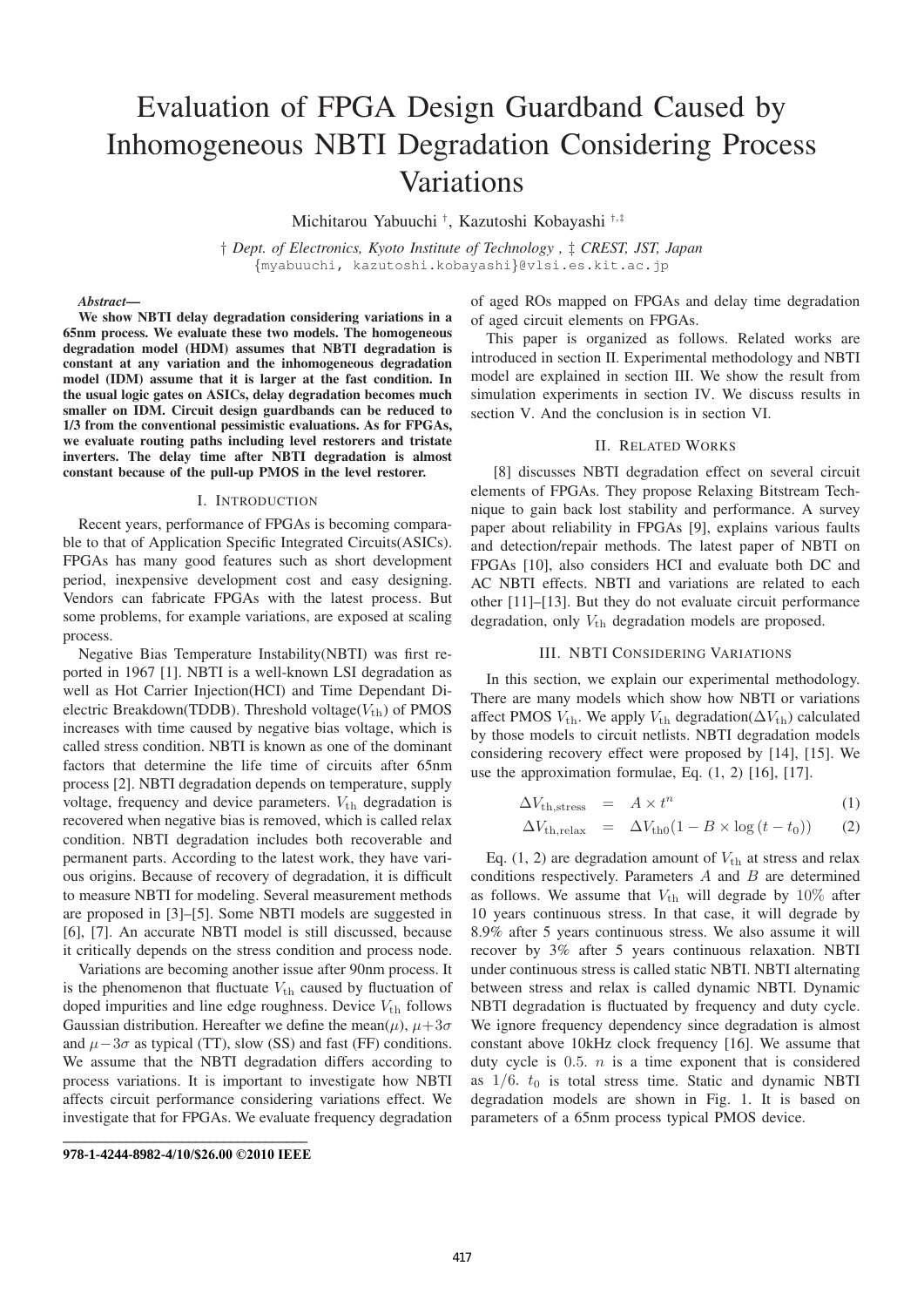

Fig. 1. Static and Dynamic NBTI Degradation Models TABLE I

HOMOGENEOUS AND INHOMOGENEOUS DEGRADATION MODELS OF NBTI. STATIC AND DYNAMIC NBTI DEGRADATION FOR A DECADE.

| Degradation   | Type | <b>INIT</b> | Static $[\%]$ | Dynamic $\sqrt{\frac{6}{6}}$ |
|---------------|------|-------------|---------------|------------------------------|
|               |      | 1.08        | 10            |                              |
| Homogeneous   |      | 1.00        | 10            |                              |
| (HDM)         | F    | 0.92        | 10            |                              |
|               | S    | 1.08        |               |                              |
| Inhomogeneous | т    | 1.00        | 10            |                              |
| (IDM)         | F    | 0.92        | 30            |                              |

We use three parameter sets of variations, typical(TT), slow(SS) and fast(FF). We propose two models considering both NBTI and variations. The first model assume that each condition of variations causes constant degradation amount calculated using Eq. (1, 2). We call it Homogeneous Degradation Model(HDM). The upper part of Table I shows the parameters on HDM. Under the NBTI effect, fast PMOS devices degrade much faster than slow PMOS devices [7]. The second model is proposed under the situation, which is called Inhomogeneous Degradation Model(IDM). In this paper, we assume different degradations for each variations as in the lower part of Table I.  $V_{th}$  calculated by those models are shown on Fig. 2.  $V_{\text{th}}$  can be changed lineally with the device parameter,  $V_{\text{TH}0}$  in standard MOS models such as BSIM [18]. Positive Bias Temperature Instability(PBTI) occurs in NMOS device.  $V_{\text{th}}$  of NMOS increases with time caused by positive bias voltage. PBTI is ignorable at 65nm process because its effect appears much later than NBTI. Therefore we ignore PBTI effects in this paper.

## IV. NBTI EFFECT ON ASICS AND FPGAS

We estimate NBTI effects of several logic gates on ASICs and FPGAs by oscillation frequency of ring oscillators (ROs) and routing paths on FPGAs.

# *A. 4 Types of Ring Oscillators*

We predict degradation of 4 types of ROs, inverter (INV), NAND, NOR and Tri-State Inverter (TSI) gates. We evaluate frequency degradation of 5-stage ROs (RO5s) for  $10^8$  sec. ( $\simeq$  3 years) and 10 years 3 years) and 10 years.

We evaluate frequency degradation affected by dynamic NBTI on three types of variations, TT, SS and FF. We use the two models explained in section III. We assume that all



Fig. 2. Comparing Two Models of  $V_{\text{th}}$  Degradation

TABLE II FREQUENCY DEGRADATION OF 4 TYPES OF RO5S. FREQUENCY AT  $t = 1$ sec.,  $t = 10^8$ sec. AND 10years ARE INCLUDED.

|             |                         | Initial        |            | Degradation     |            | Degradation    |       |
|-------------|-------------------------|----------------|------------|-----------------|------------|----------------|-------|
|             |                         | frequency[GHz] |            | $(t=10^8 s)[%]$ |            | $(t = 10y)[%]$ |       |
| Gate        | V.                      | <b>HDM</b>     | <b>IDM</b> | HDM             | <b>IDM</b> | HDM            | IDM   |
|             | F                       | 6.18           | 6.15       | 1.58            | 4.92       | 1.76           | 5.36  |
| <b>INV</b>  | т                       | 4.56           |            | 1.92            |            | 2.19           |       |
|             | S                       | 3.68           | 3.69       | 2.16            | 0.733      | 2.34           | 0.769 |
| <b>NAND</b> | F                       | 4.62           | 4.60       | 1.32            | 4.10       | 1.46           | 4.48  |
|             | т                       | 3.43           |            | 1.49            |            | 1.65           |       |
|             | S                       | 2.78           | 2.78       | 1.61            | 0.526      | 1.78           | 0.609 |
| <b>NOR</b>  | F                       | 3.99           | 3.97       | 2.19            | 6.63       | 2.42           | 7.21  |
|             | т                       | 2.83           |            | 2.59            |            | 2.86           |       |
|             | S                       | 2.25           | 2.26       | 2.83            | 0.941      | 3.08           | 1.05  |
| <b>TSI</b>  | F                       | 3.57           | 3.55       | 1.86            | 5.63       | 2.03           | 6.16  |
|             | т                       | 2.60           |            | 2.21            |            | 2.43           |       |
|             | $\overline{\mathbf{S}}$ | 2.01           | 2.01       | 2.39            | 0.797      | 2.60           | 0.878 |

of PMOS devices uniformly degrade. The result is shown in Table II. The oscillation frequency of RO5s at the initial point  $(t = 1$ sec.) on the typical variations are 4.56GHz, 3.43GHz, 2.83GHz and 2.60GHz respectively. Degradations on HDM and IDM have different tendencies. In HDM, degradations on the SS condition are worse than those on the FF condition, while in IDM degradations on the SS condition are much smaller than those on the FF condition.

## *B. Level Restorer Circuits*

We focus on the circuits including PMOS devices for pullup called level restorers on FPGAs. We evaluate rise and fall delay time  $(T_{dr}, T_{df})$  degradations of level restorers. The simulation circuit is shown in Fig. 3. It consists of two inverters(INV1 and INV2) connected through an NMOS path transistor(MNP) and a pull-up PMOS(MLR). MLR pulls up the output of INV1 to VDD and also prevents INV2 from floating. We assume input voltage rise/fall time is 1ns. The transistor size of MLR is defined to satisfy  $T_{df} = T_{dr}$  at the TT condition.

We evaluate delay degradation affected by dynamic NBTI on three types of variations, TT, SS and FF. We use these two models, IDM and HDM explained in section III. We assume that all PMOS devices uniformly degrade. The results are shown in Fig. 4-5.

At  $t = 1$  sec. typical  $T_{df}$  is 0.161ns, slow  $T_{df}$  is 0.284ns and fast  $T_{\text{df}}$  is 0.833ns with IDM.  $T_{\text{df}}$  of the FF condition on IDM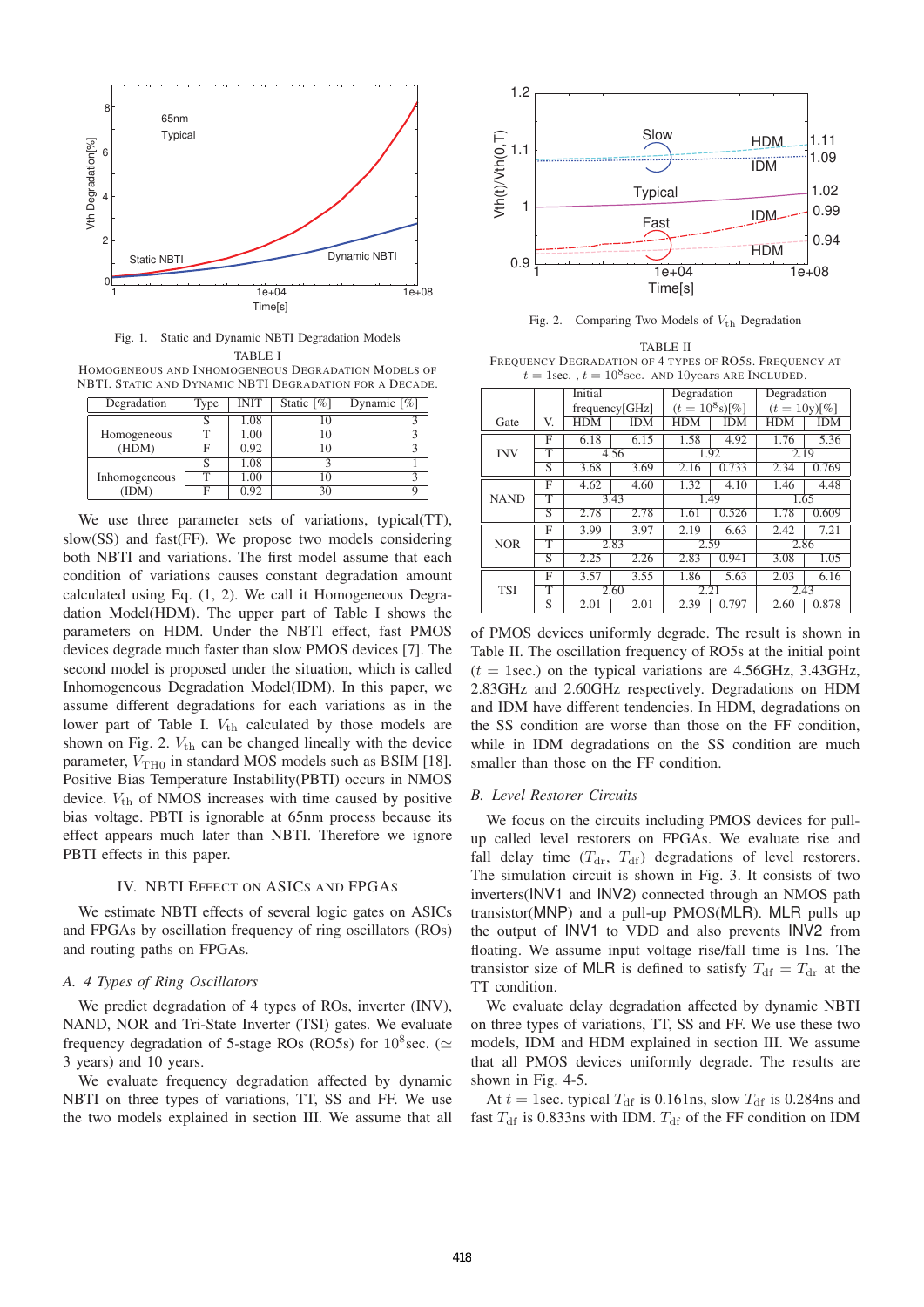

Fig. 5. T<sub>df</sub> Degradation on Dynamic NBTI of Level Restorer Circuit

increases  $2.80\%$  for  $10^8$  sec., while that on HDM is almost constant.

## *C. NBTI Degradation of Routing Path on FPGAs*

We estimate delay degradations of routing paths by tristate inverters and level restorers on conventional FPGAs. We assume that a routing path includes four tri-state inverters and two level restorers as in Fig. 6. We evaluate rise and fall time delay  $(T<sub>df</sub>)$  degradation affected by dynamic NBTI on three types of variations, TT, SS and FF. We use the two models explained in section III. The results are shown in Fig. 7-8.

Note that rise delay time is decreasing at all models and variations. It is due to the structure of the level restorer. When the input of the level restorer (IN) rises, the output of INV1 falls and that of INV2 rises. Because of NBTI degradations, the



Fig. 6. Routing Path Circuit on FPGAs. We Assume Pulse Passes Through 4 Tri-State Inverters and Two Level Restorer Circuits from Logic Block to Logic Bloc



Fig. 8. Fall Delay Time on FPGA Routing Path

1 1 1e+04 1e+08

Time [s]

fall time of INV1 becomes faster, while the rise time of INV2 becomes slower. MLR turns off when INV2 rises. When INV2 rises, MLR turns off since  $V_{gs}$  of MLR becomes less than  $V_{th}$ . It turns off faster since  $V_{\text{th}}$  increases after NBTI degradation. Two PMOSs, in INV1 and MLR, decreases delay time and one PMOS in INV2 increases delay time. As the result, rise time delay becomes smaller at any conditions.

As for fall delay time, behaviors are little bit complicated. The rise time of INV1 decreases, while the fall delay time of INV2 increases because of the NBTI degradation. MLR turns on if  $|V_{\text{gd}}| > V_{\text{th}}$  and  $|V_{\text{gs}}| > V_{\text{th}}$ . If IN is high, MLR is on since  $|V_{\text{gd}}| > V_{\text{th}}$ . When IN is rising, It will be turn off if  $|V_{\text{gd}}| < V_{\text{th}}$  or  $|V_{\text{gs}}| < V_{\text{th}}$ . It is very difficult to qualitatively estimate if the delay time increases or decreases. As in Fig. 8, fall delay time is fluctuated. In the FF condition, fall delay time increases by 3.0% and 0.7% on IDM and HDM. But in the SS condition, fall delay time is almost constant on both IDM and HDM.